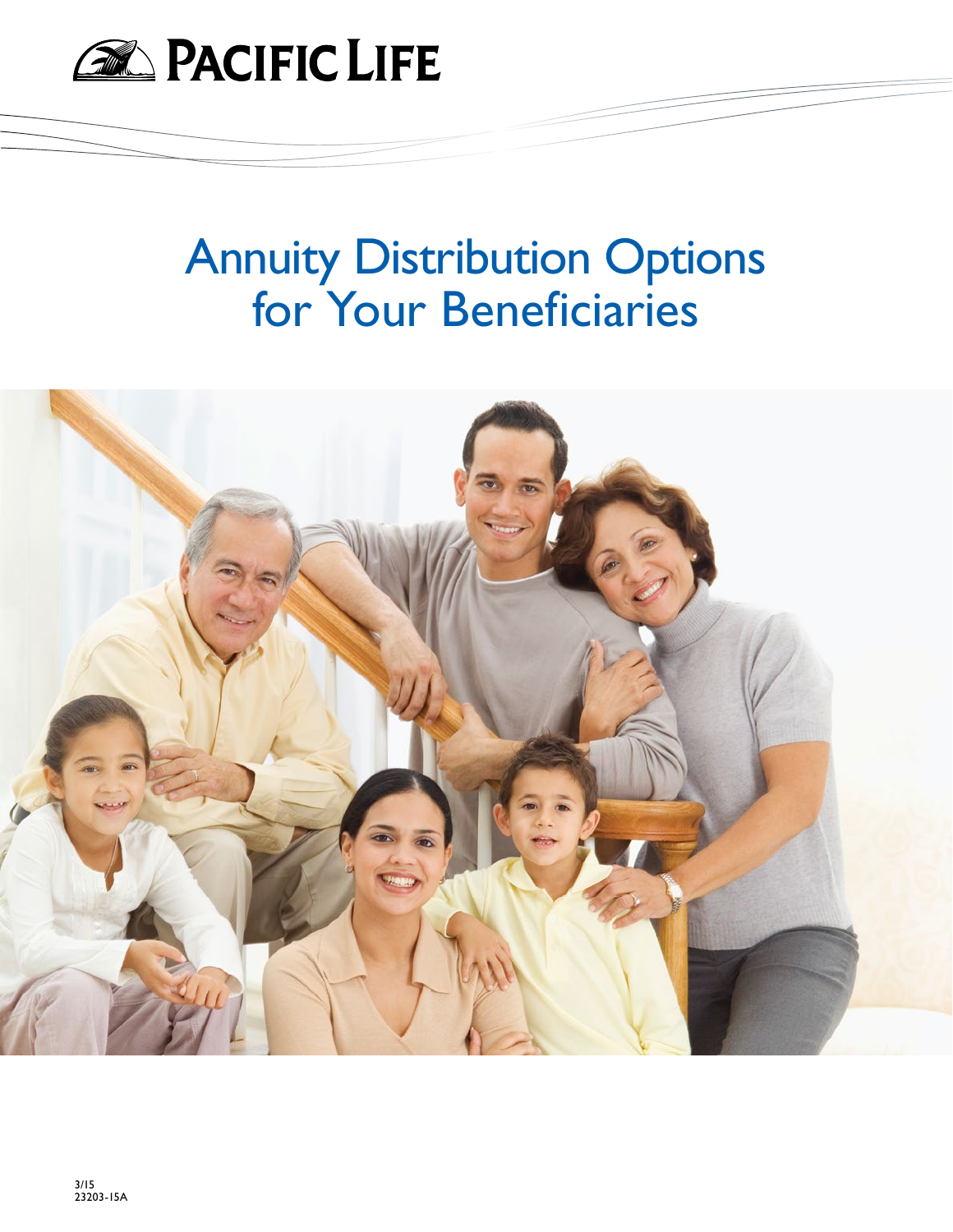### Getting Started

Beneficiary distribution options tied to annuity assets may differ depending on the types of retirement assets as well as the relationship of the beneficiary to the owner.

There are two ways to categorize retirement assets—each with a unique set of taxation guidelines.

- **o Nonqualified** (after-tax) funds may grow tax-deferred, although the contributions do not receive any initial income-tax deductions.
- **o Qualified** (pretax) funds grow tax-deferred, and contributions are usually tax-deductible.

When these assets pass to your beneficiaries, it is important for you to understand the available distribution options, including those that offer continued tax deferral, to help beneficiaries avoid unnecessary taxes.

### Consider a Pacific Life Variable Annuity

A variable annuity is a contract between you and an insurance company that helps you grow, protect, and manage retirement savings in a tax-advantaged way. It can help you:

- **o Grow retirement savings faster** through the power of tax deferral.
- **o Protect against inflation and market volatility** through a diverse choice of investment options.
- **o Manage your investment strategy** by transferring among investment options free of tax consequences.
- **o Convert your assets** to guaranteed, lifetime retirement income.
- **o Leave a financial legacy** through a guaranteed death benefit.

Our variable annuities also offer features such as asset allocation and optional principal protection. Optional benefits are available for an additional cost.

Guarantees, including optional benefits, are subject to Pacific Life's financial strength and claims-paying ability and do not protect the value of the variable investment options, which are subject to market risk. The value of the variable investment options will fluctuate and, when redeemed, may be worth more or less than the original cost. Annuity withdrawals and other distributions of taxable amounts, including death benefit payouts, will be subject to ordinary income tax. For nonqualified contracts, an additional 3.8% federal tax may apply on net investment income. If withdrawals and other distributions are taken prior to age 591/2, an additional 10% federal tax may apply. A withdrawal charge also may apply. Withdrawals will reduce the contract value and the value of the death benefits, and also may reduce the value of any optional benefits.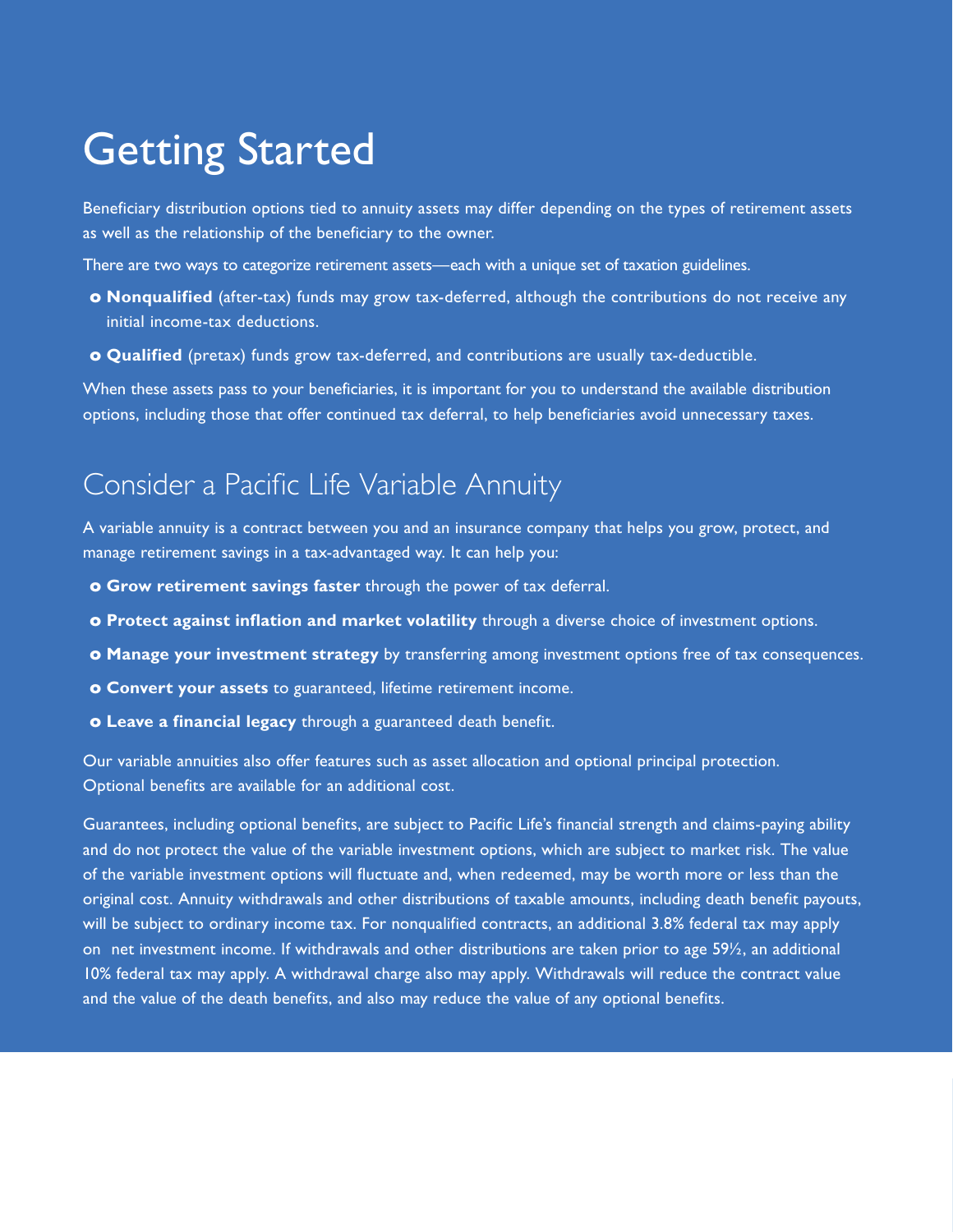# Distribution Options

The annuity distribution options available depend on the beneficiary's relationship to you and the type of funds nonqualified or qualified—in the contract.

### Nonqualified Deferred Annuity Death Benefit Distribution Options

|                                                                                                     | <b>SPOUSAL</b><br><b>BENEFICIARY</b> | <b>NON-SPOUSAL</b><br><b>BENEFICIARY</b>                                                          | <b>TRUST</b><br><b>BENEFICIARY</b> |
|-----------------------------------------------------------------------------------------------------|--------------------------------------|---------------------------------------------------------------------------------------------------|------------------------------------|
| <b>Lump Sum</b>                                                                                     | $\sqrt{ }$                           | $\blacktriangleright$                                                                             | $\blacktriangleright$              |
| <b>Five-Year Rule</b><br>Distribute entire contract value<br>within five years of the owner's death | $\overline{\phantom{a}}$             | $\blacktriangleright$                                                                             | $\blacktriangleright$              |
| Lifetime Payments <sup>1</sup><br>Such as systematic withdrawals<br>or annuitized payments          | $\blacktriangleright$                | ممرا<br>Not available for non-living<br>beneficiaries (such as<br>trusts, charities, and estates) |                                    |
| <b>Spousal Continuation</b><br>Spouse becomes the new<br>owner of the contract                      | ✔                                    |                                                                                                   |                                    |

<sup>1</sup>A post-death 1035 exchange of nonqualified assets may be available for beneficiaries. In private letter ruling (PLR) 201330016, a taxpayer was allowed a tax-free 1035 exchange of the death proceeds from five deferred annuity contracts to a new variable annuity contract. It is important to understand, however, that a PLR is directed only to the taxpayer who requested it, and not all annuity companies may process the transaction.



Insurance products are issued by Pacific Life Insurance Company in all states except New York and in New York by Pacific Life & Annuity Company. Product availability and features may vary by state.

**No bank guarantee • Not a deposit • May lose value Not FDIC/NCUA insured • Not insured by any federal government agency**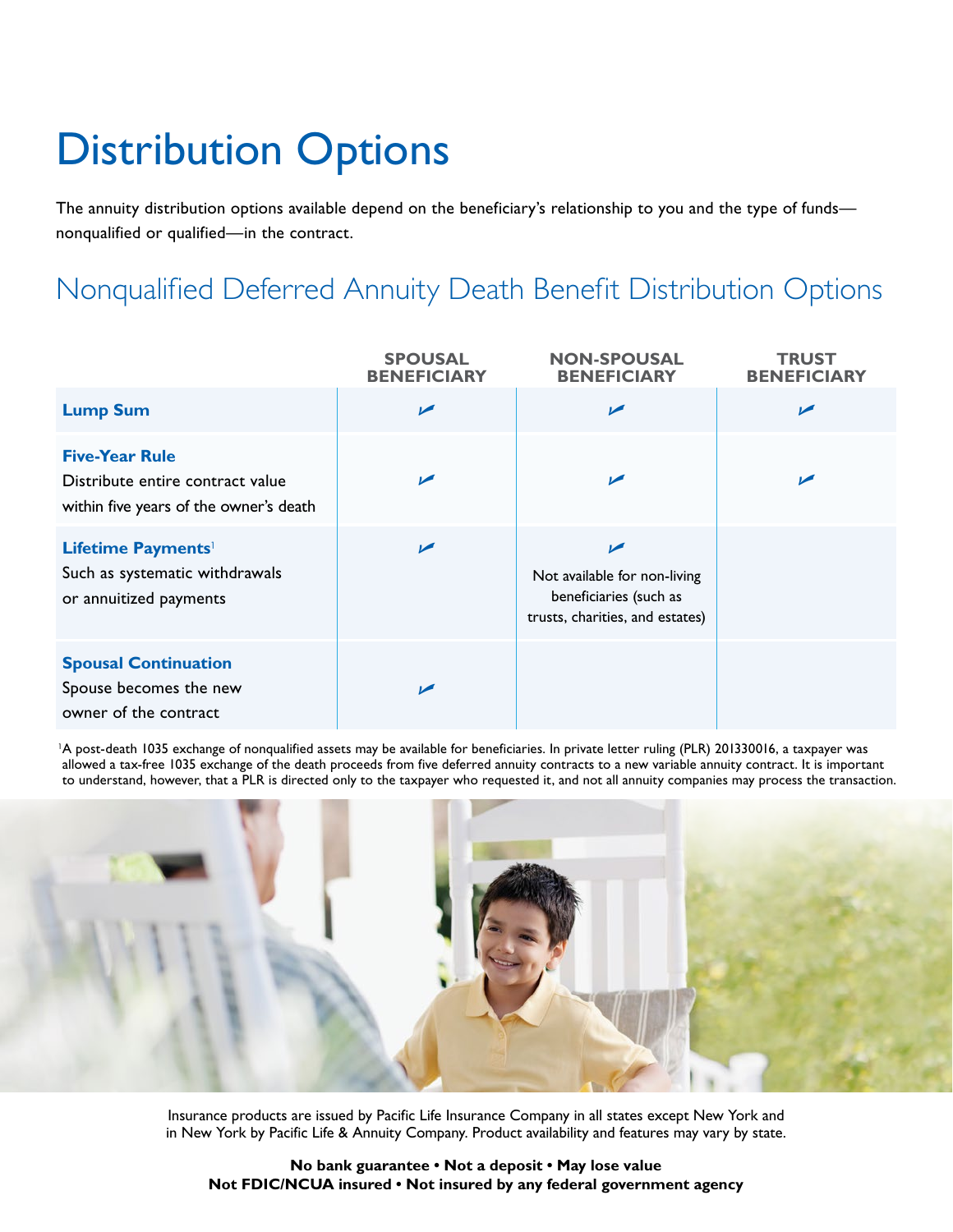### Qualified IRA Death Benefit Distribution Options

If an IRA owner dies before or after the required minimum distribution (RMD) beginning date (generally age 70½), beneficiaries have the choice of any of the following options to take distribution of their individual interest in the death benefit.

#### IRA Owner's Death Occurs before the RMD Beginning Date

These options are also available for Roth IRA beneficiaries.

|                                                                                                                                                 | <b>SPOUSAL</b><br><b>BENEFICIARY</b>                                                                             | <b>NON-SPOUSAL</b><br><b>BENEFICIARY</b>                 | <b>TRUST</b><br><b>BENEFICIARY</b>                                       |
|-------------------------------------------------------------------------------------------------------------------------------------------------|------------------------------------------------------------------------------------------------------------------|----------------------------------------------------------|--------------------------------------------------------------------------|
| <b>Lump Sum</b>                                                                                                                                 | $\blacktriangleright$                                                                                            | ✔                                                        | مما                                                                      |
| <b>Five-Year Rule</b><br>Distribute entire contract value<br>by December 31 of the fifth<br>year following the year of<br>the IRA owner's death | $\overline{\phantom{a}}$                                                                                         | ↙                                                        | ↙                                                                        |
| <b>Lifetime Payments</b><br>Such as systematic withdrawals<br>or annuitized payments                                                            | $\blacktriangleright$<br>Beginning no later than<br>the end of the year the owner<br>would have turned age 701/2 | مما<br>Paid over the<br>beneficiary's<br>life expectancy | $\mathbf{V}$<br>Paid over the<br>oldest beneficiary's<br>life expectancy |
| <b>Rollover to Individual IRA</b>                                                                                                               | ممرا                                                                                                             |                                                          |                                                                          |

#### IRA Owner's Death Occurs on or after the RMD Beginning Date

|                                                                                      | <b>SPOUSAL</b><br><b>BENEFICIARY</b> | <b>NON-SPOUSAL</b><br><b>BENEFICIARY</b>                                   | <b>TRUST</b><br><b>BENEFICIARY</b>                                                                |
|--------------------------------------------------------------------------------------|--------------------------------------|----------------------------------------------------------------------------|---------------------------------------------------------------------------------------------------|
| <b>Lump Sum</b>                                                                      | ↙                                    | ↙                                                                          | ⋗                                                                                                 |
| <b>Lifetime Payments</b><br>Such as systematic withdrawals<br>or annuitized payments | ✔                                    | Paid over the longer<br>of the beneficiary's or<br>owner's life expectancy | $\mathbf{V}$<br>Paid over the longer of<br>the oldest beneficiary's or<br>owner's life expectancy |
| <b>Rollover to Individual IRA</b>                                                    |                                      |                                                                            |                                                                                                   |

1 Trust must meet the following conditions: (1) valid under state law, (2) irrevocable, or became irrevocable upon the death of the IRA owner, (3) the beneficiaries of the trust are identifiable from the trust instrument, and (4) copy of the trust document or certified list of all beneficiaries, including contingent and remaindermen, must be supplied to the IRA provider by October 31 of the year following the year of the IRA owner's death.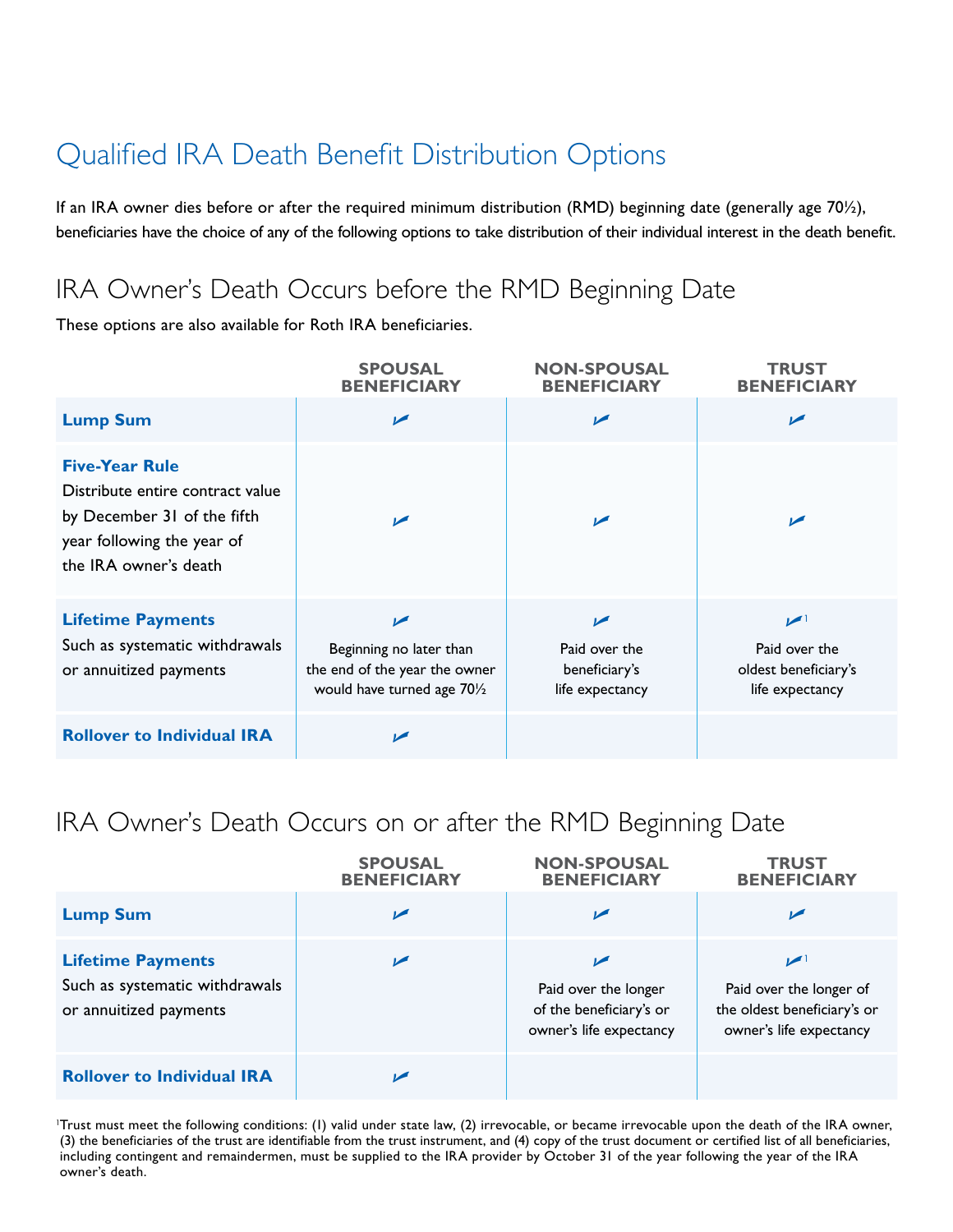## The Power of Tax Deferral

When your beneficiaries choose a distribution option, it is important to consider the power of tax deferral. By allowing earnings to grow without taxation each year, your beneficiaries may receive a larger financial legacy.

Below is a hypothetical example using death benefit proceeds from a nonqualified contract. The example assumes a basis equal to \$100,000 with annuity payments of \$16,576 per year for the Single Life option (male). Keep in mind, the additional 10% early distribution federal tax does not apply to distributions to beneficiaries, and an annuity is not the only way for IRA growth to receive tax deferral.

Mark is age 65, currently pays federal income taxes at a rate of 28%, and inherits \$266,583. If he chooses a lump-sum distribution, after income taxes he will receive \$219,939.

**o \$265,297 after tax over a 20-year period. o \$384,645 after tax over a 30-year period.**

#### \$500,000 \$400,000 \$300,000 \$200,000 \$100,000 \$0 \$500,000 \$400,000 \$300,000 \$200,000 \$100,000 \$0 **\$497,285 \$384,645 \$331,523** Before Tax **After Tax After Tax After Tax Before Tax** Before Tax After Tax **\$265,297**

#### If Mark chooses to annuitize for his lifetime, he would receive:

Actual tax rates may vary for different taxpayers and assets from those illustrated (for example, capital gains and qualified dividend income). Actual performance of your investment also will vary. Lower maximum tax rates on capital gains and dividends would make the investment return for the taxable investment more favorable, thereby reducing the difference in performance between the examples shown. Consider your personal investment time horizon and income-tax brackets, both current and anticipated, when making an investment decision.

Hypothetical returns are not guaranteed and do not represent performance of any particular investment. If variable annuity charges were included (withdrawal charges, mortality and expense risk charges, administrative fees, and other contract charges), the tax-deferred performance would be significantly lower.

IRAs and qualified plans—such as 401(k)s and 403(b)s—are already tax-deferred. Therefore, a deferred annuity should be used only to fund an IRA or qualified plan to benefit from the annuity's features other than tax deferral. These include lifetime income, death benefit options, and the ability to transfer among investment options without sales or withdrawal charges.